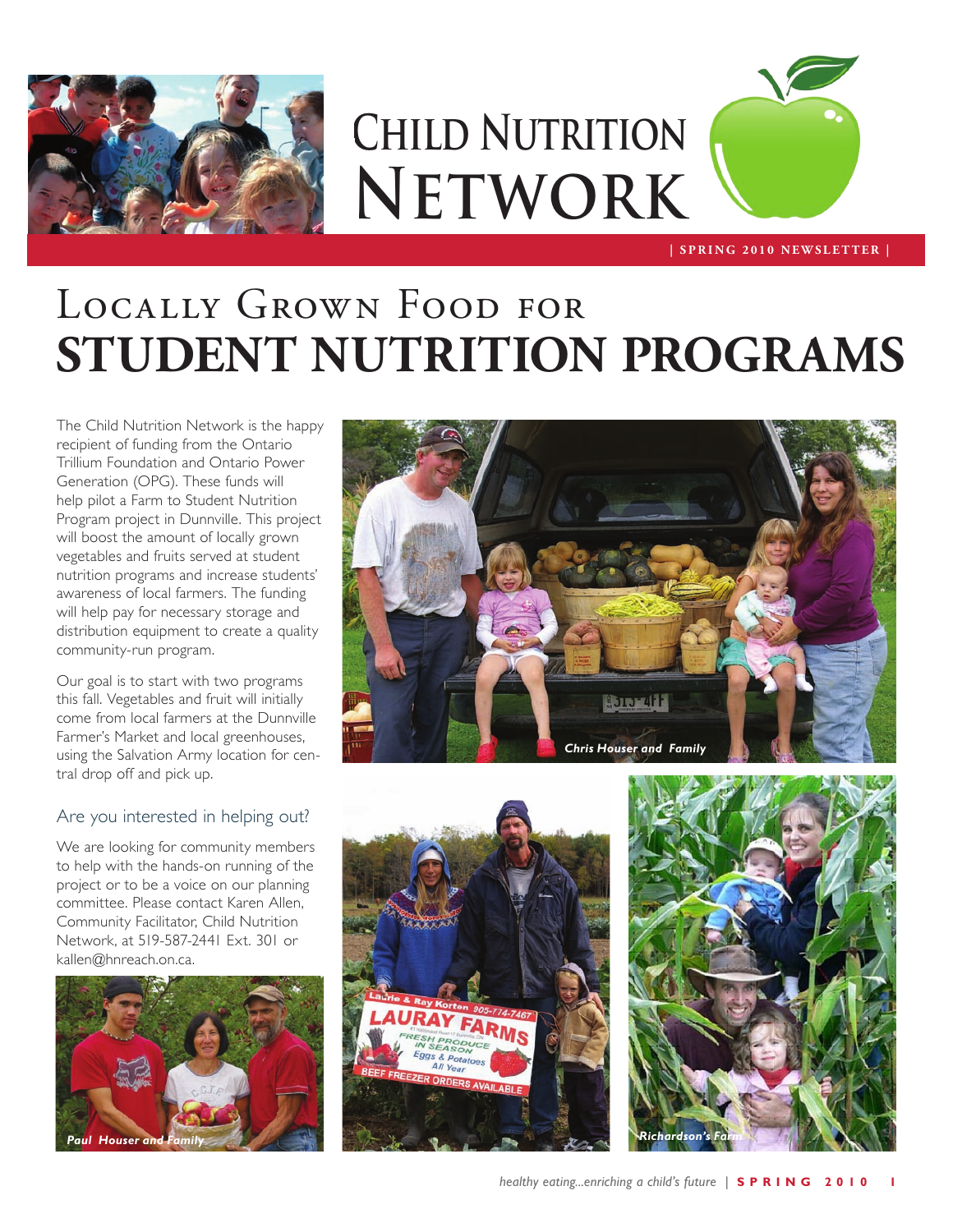### **Ask a Dietitian**

**By Kathy Page, RD, Public Health Dietitian, Haldimand Norfolk Health Unit**

### **Why can we only serve some foods, like granola bars and juice, once per week?**

- The foods and beverages that the Ministry of Children and Youth Services (MCYS) nutrition guidelines limit to once per week are less nutritious than other options. For example:
- Some granola bars may be high in sugar or fat.
- Juice lacks the fibre that fresh fruit and vegetables have.
- Dried fruit can stick to teeth which can lead to cavities.
- Processed cheese and pudding cups have much less calcium than other milk products.

When students fill up on these foods and beverages, they may eat less of the healthier foods. Limiting certain foods to once per week encourages



a larger variety of foods to be served. This will provide a wide variety of nutrients, and will encourage children to try new foods.

### **Our school is peanut free. What can we serve on toast instead of peanut butter?**

The MCYS nutrition guidelines allow one choice of spread such as margarine, cream cheese or jam to be served at meals. This means you could serve margarine or jam on toast, but not both. These spreads must be limited to a small serving, because they are not good sources of nutrients. For example, although jam is made with fruit, it is not a source of vitamins or minerals and is very high in sugar.

The MCYS nutrition guidelines allow processed cheese spread (eg: Cheez Whiz ®) to be served, but it must be limited to once per week. Unlike other milk and alternative products, processed cheese spread is high in sodium and has very little calcium. Sliced block (hard) cheese is an excellent alternative to peanut butter. Cheese provides a serving from the milk and alternative food group.



### **Seven Lucky Breakfast Programs**

BREAKFAST CLUBS OF CANADA

The Child Nutrition Network applied for and was successful in receiving funding from Breakfast Clubs of Canada (BCC). Breakfast programs at Dunnville Central, Fairview, J.L. Mitchener, Houghton, Delhi, Bloomsburg and Elgin schools received a three year commitment in the form of funding, program equip-

ment such as fridges, freezers and dishes as well as product donation from Canada Bread, Minute Maid Juice and Danone yogurt.

Marsha Edwards, Ontario Coordinator for BCC, has enjoyed visiting all of the programs and is amazed at the work being done by the valuable volunteers and staff at each of the programs. It is Breakfast Clubs of Canada's dream that all children will have an equal chance to start their school day with a nutritious breakfast in an environment that promotes self–esteem.

Seven additional breakfast programs in our area will each receive \$1,000.00 to help them work towards meeting the criteria for the full level funding.

We are excited to be part of this supportive project!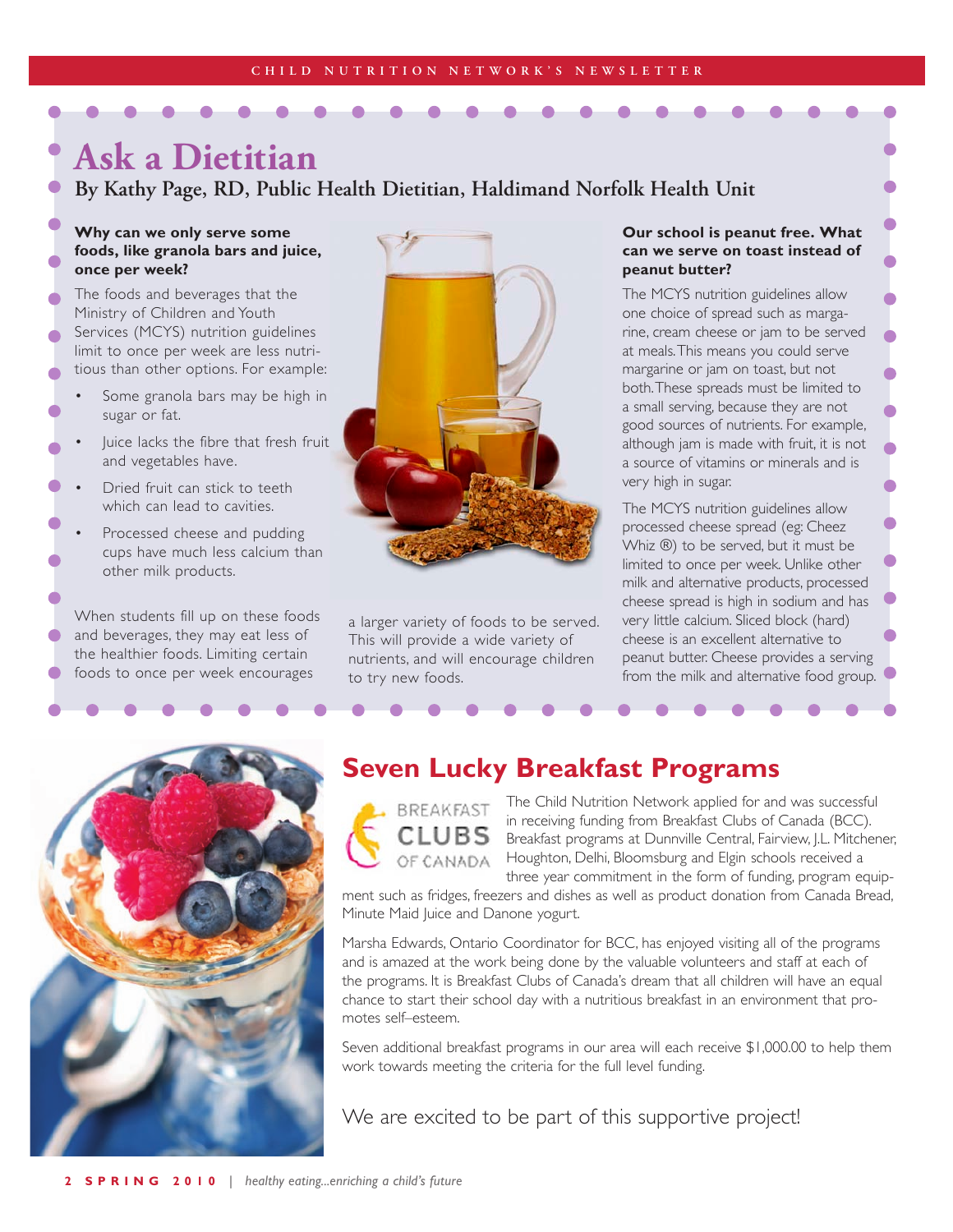## **Spaghetti Dinner Raises More Than \$8,000**

On March 10, more than 650 people attended the 6<sup>th</sup> Annual Child Nutrition Network Spaghetti Dinner in Simcoe. Proceeds went towards Student Nutrition Programs at Doverwood Public School, Elgin Ave. Public School, Lynndale Heights Public School, St. Joseph's Separate School and West Lynn Pubic School. The working crew involved school staff, program volunteers, Child Nutrition Network members, Rotary Club of Norfolk Sunrise, Venture Café and new this year, Haldimand & Norfolk TAPP-C. Special guest servers included Mayor Travale and Bob Speller.

With the generous donations of food and money from the following businesses, the majority of the ticket sales went directly to student nutrition programs:

Kwic Internet, Giant Tiger, Good Humor Breyers, Del-Bac Sales, Townsend Butchers, Norfolk Fruit Growers Assoc.,



Metro, Richview Acres, Hank DeKoning Ltd., Royal Bank, Sobey's, V.G. Packers, Roulston's, Food Basics, Blue Elephant, Jensen Cheese, McDonald's, Sun life

Financial – McKay Financial Services, Summit Paving, Carstar Collision and Dollarama. Special thanks to Scotiabank for their contribution of \$4,500.

### **Thanks You Student Nutrition Program Volunteers!**



The Child Nutrition Network is thrilled to have the support of over 2,700 dedicated volunteers who provide breakfast, lunch and/or snack programs to over 8,500 children in Haldimand and Norfolk. Volunteers like you, are not only providing children with a healthy meal, but are also providing them support, friendships and teaching important life and social skills. Your gift of time nourishes the minds and bodies of children and youth.

On behalf of the Staff and Members of the Child Nutrition Network, THANK YOU for your continued dedication to our vision to ensure that all children in Haldimand and Norfolk having access to healthy food through Student Nutrition Programs. Healthy eating improves children's readiness to learn and enriches their future.